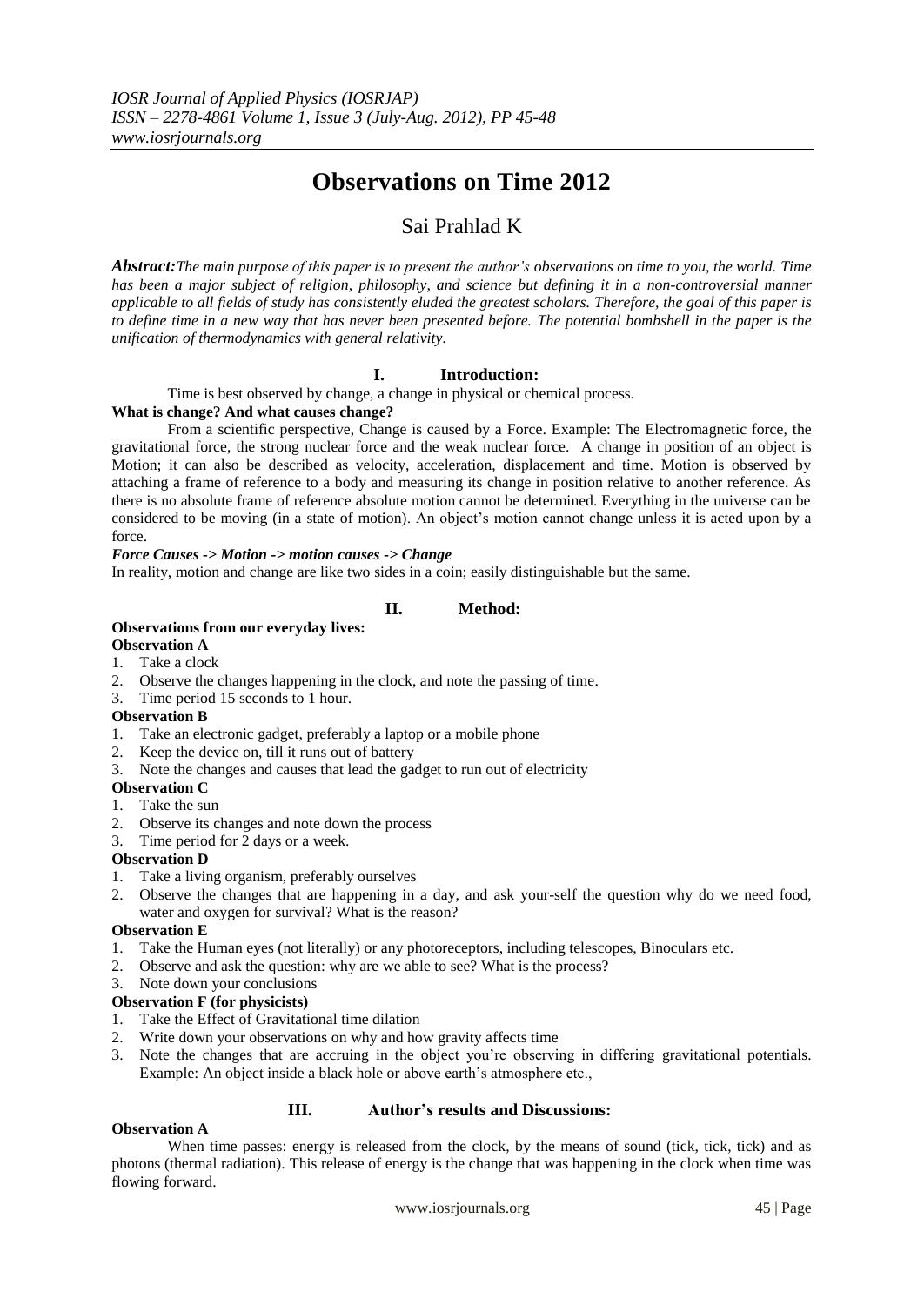## **Observation B**

When time passes: Energy is being released into the universe (from the laptop). The energy that was released\radiated away from the laptop is thermal radiation, photons, and sound. Due to this constant release of energy the laptop ran out of battery. The same is true for any electronic gadget. And this is also why we needconstant supply of electricity for our cool gadgets and luxury items to perform work.

#### **Observation C**

When time passes\when time flows forward: energy is being released, in this case from the sun to the universe. Note: Energy is released whenever an object performs an action or work. Stars perform work 24/7 till the end of their lives. Therefore, it is no coincidence that stars too release energy constantlyin the universe; and it is only because of this constant release of energy we are able to receive the sunlight, continuously. If energy is released randomly then the sunlight we receive here on earth will also be random. Known Facts: A) The sun loses 1 billion kilograms (2.2 billion pounds) of weight each second;B)Enough energy reaches the earth from the sun every second to fulfill all our power needs for a year.

#### **Observation D**

A living organism is like a machine. It cannot stay idle, if it is alive. The Human body for example performs work continuously just like our sun. An adult human takes about 23,000 breaths per day. Our Heart beats about 35 million times a year. Our brain receives about 100 million pieces of information at any one moment from your eyes, nose, ears, skin and receptors inside our body.Theamount of electrical energy generated by our brain is enough to power a light bulb! Messages are sent to our brain at around 360 kilometers (224 miles) per hour. Our Stomach lining replaces itself every three days. Our body destroys or loses two and a half million red blood cells every second. Luckily, it creates more at the same rate! In one day, our blood travels 19,312 Kilometers (12,000 miles)! We release energy constantly. Therefore we need food, water and oxygen to survive (conservation Law).

#### **Observation E**

The Human eye is a complex optical system which collects light from the surrounding environment, regulates its intensity through a diaphragm, focuses it through an adjustable assembly of lenses to form an image, converts this image into a set of electrical signals, and transmits these signals to the brain through complex neural pathways that connect the eye via the optic nerve to the visual cortex and other areas of the brain.

This complex process so easily done by our body works because energy is released constantly from our surroundings. Example and fact: Think of a light beam. A light beam in a billionth of a second travels about a foot. Now, when you look at yourself in a mirror in the morning, you say to yourself, well that's me! Actually that is not you at all. You are looking at an image that was you a billionth of a second ago; because that is the time it takes for light to go from your face to the mirror and back to your eyes. Same thing for the moon; when you look at the moon you are not really looking at the moon as it is at all, you are looking at the moon as it was about a second ago.

If energy was not released from our surroundings: then the whole universe would become a perfect black body, more like a black hole. Fact with author"s results: Information inside black holesis invisible to us because energy is not released from black-holes. Hence, time stops inside black holes.

Extra information: Scientists are working on a "cloak of invisibility" that will hide objects by making light waves flow around them, like a water flowing around a rock in a river.

#### **Observation F**

Gravitational time dilation: It is the effect of time passing at different rates in regions of different gravitational potential; the lower the gravitational potential, the more slowly time passes. Albert Einstein originally predicted this effect in his theory of relativity and it has since been confirmed by test of general relativity. This has been demonstrated by noting that atomic clocks at differing altitudes (and thus different gravitational potential) will eventually show different times. The effects detected in such experiments are extremely small, with differences being measured in nanoseconds.

The Reason atomic clocks show different times in differing altitudes is because of gravity and the release of energy. This release of energy can also be called as thermal radiation. When the gravitational potential is low, energy is released at a slower rate, slowing down time. Example: Living in a planet. When the gravitational potential is high, energy is released at a faster rate, increasing time. Example: Living in a space station or zero G environments.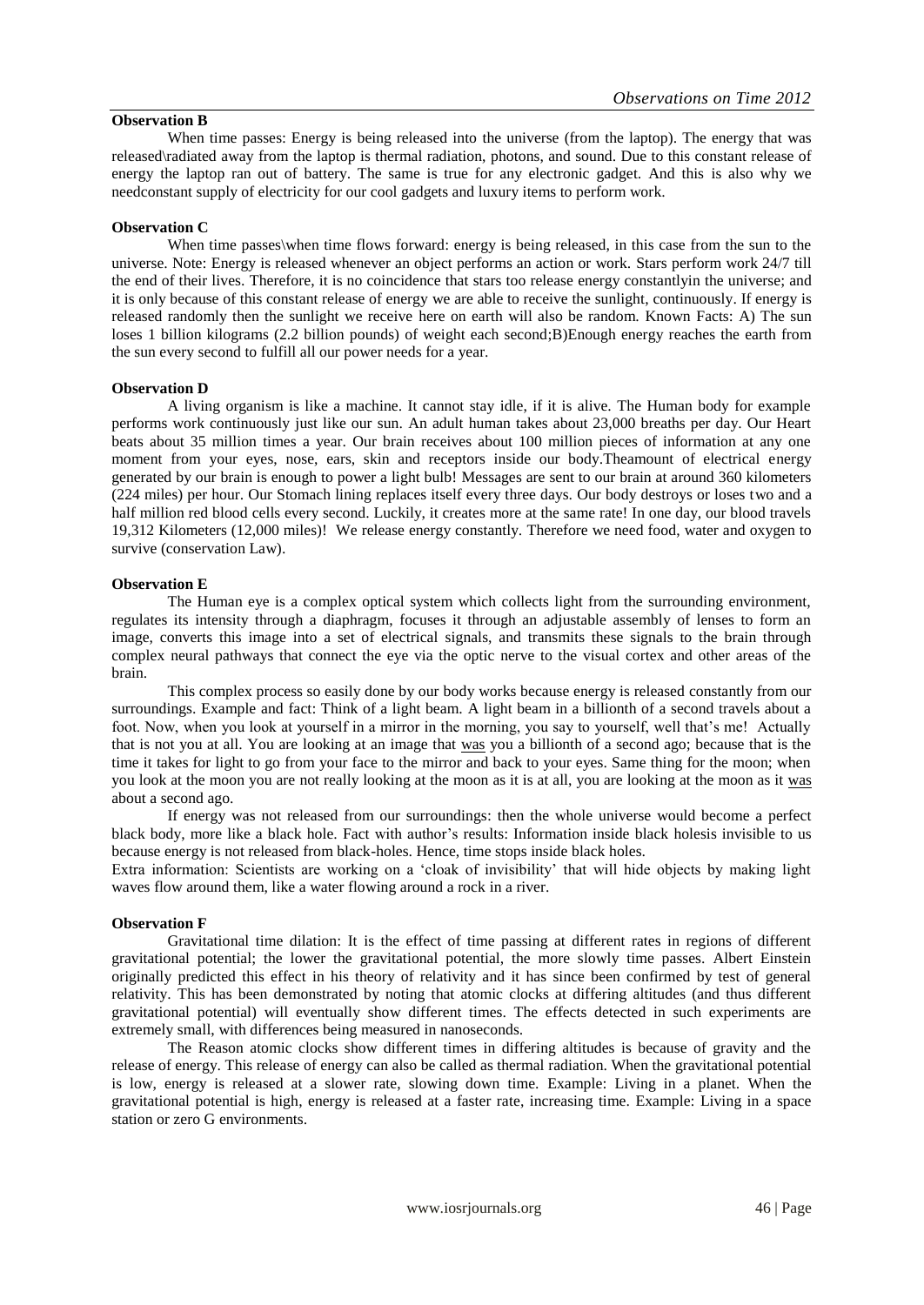#### **This Release of energy from everything, does it exist? And is there proof?**

It does exist and it is already a known scientific fact, but the information was perceived differently. Two main facts:

- 1. Thermal Radiation
- 2. Black body Radiation

### **Thermal Radiation:**

All matter above absolute zero degree temperature releases thermal radiation. According to the third law of thermodynamics, it is impossible to reach absolute zero degree temperature, because a minimum amount of entropy (heat) always exists. Thereforeall matter and antimatter present in the universe release energy (thermal radiation).

#### **Black body Radiation:**

A perfect black body is a body that absorbs and stores information, indefinitely. As there is no perfect black bodies present in the universe: everything matter and antimatter release energy. This release of energy is commonly called as black body radiation. These two known facts or Laws of physics are the proofs to author"s claim.

## **Observation X**

#### **So Far we know:**

- 1. Energy is released constantly in the universe.
- 2. Release of energy causes change to a physical or to a chemical system; Change results to time. Release of energy causes "Change", which causes "Time".
- 3. Release of energy can also be described as Force
- 4. If energy is not released into the universe: the object becomes a perfect black body (more like a black hole). Ceasing all physical and chemical process to take place.

In this observation X, we are going to look at the possibility if therelease of energy can be reversed in a given system. Let us take the observations ABC and E. Before we begin, you must know that whenever energy is released into the cosmos the process makes an impact. The impact is usually information stored by an observer. So trying to reverse an impact event could destroy the information stored by the observer.

- A. If we reverse the energy releases that accrued in a clock. Then the clock would gain its energy back.It is like time travel\the decrease of entropy in a system.
- B. Likewise, the laptop too will gain its energy back
- C. The sun would become young and heavy, the fusion processes will be reversed,
- D. (From Observation E) We would forget events because the photons are never absorbed in the first place.

Observation X is only hypothetical because it is impossible for us to decrease entropy in a system. Even if we did decrease entropy in one particular area of space, the entropy outside that space will compensate for it,literally making us impossible to time travel or decrease entropy.

## **IV. Conclusion:**

Based on all the observations and facts, the author deduces that Release of energy is time, more accurately "rate at which energy is released defines time", because it creates the flow\arrow of time. But this definition leads us to a new question: "what causes energy to be released?" For this the author replies:Big bang theory states that everything (all matter and antimatter; which is pure energy) was contained in volume less than one trillionth the size of a point of a pin, meaning the size of an atom. From that point, the universe expanded to its present state. There are many theories to explain thisexpansion of the universe; personally author prefersdark energy as the culprit, and furthermore, he proposes dark energy as an opposite form of pure\ordinary energy. He arrives at this conclusion based on two facts: 1. Third law of thermodynamics which state that all matter and antimatter have heat, and 2. Universe is not in thermodynamicequilibrium i.e. temperature of the universe defers from place to place. If the universe had only matter and no space then such a universe would be unchangeable, in a state of complete equilibrium. But if the universe had space and matter (energy) then such a universe would be in constantchange, in a state of chaos and difference. Our universe has energy (matter) and space. Therefore, it is constantly changing. Space is like dark energy without it the universe would not have expanded, but because of it, the universe is still expanding. Since, everything we see and everything we are, is made up of matter (E= MC2), energy is constantly being radiated away and this constant release of energy gives rise to Force, motion and time.